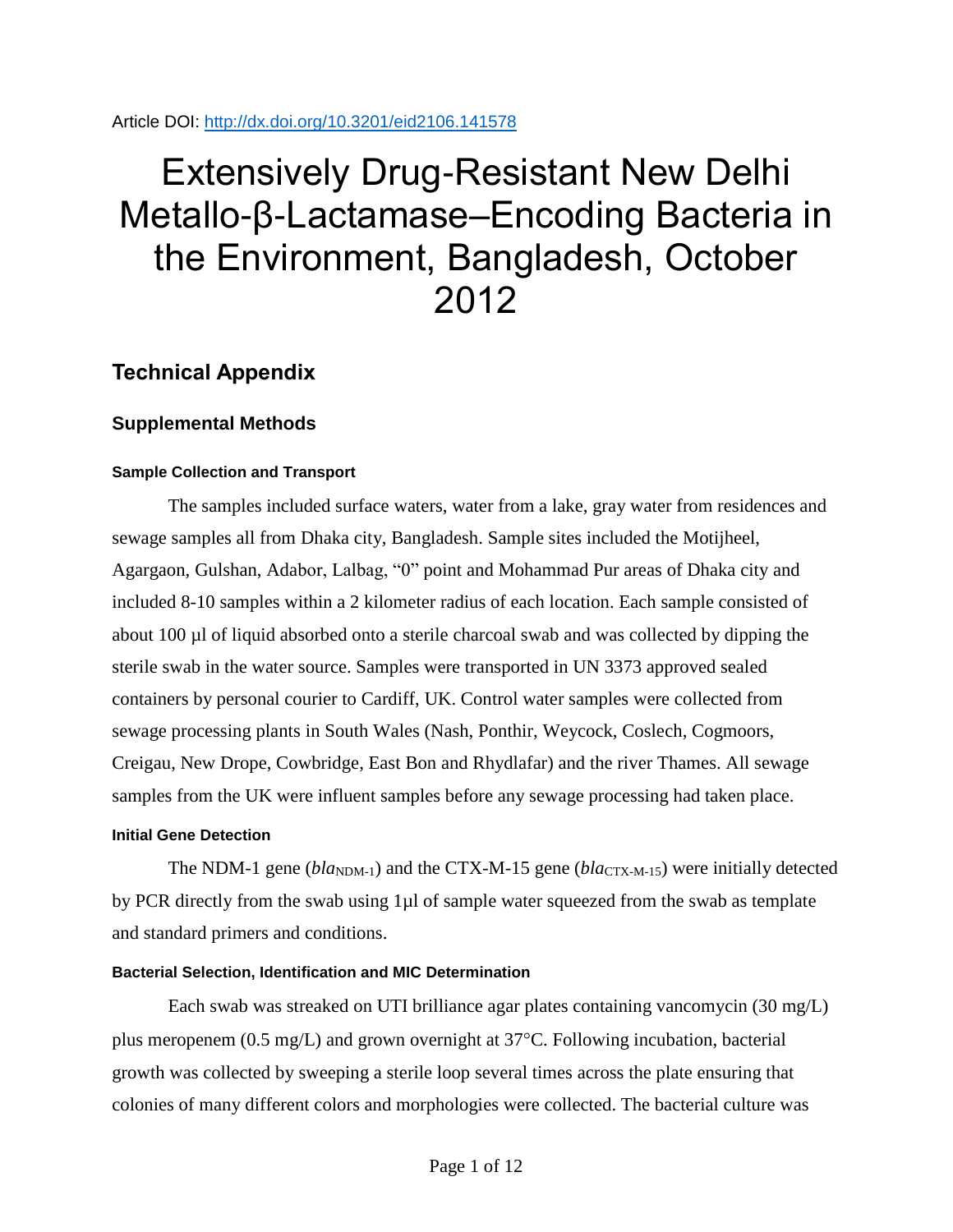transferred to 0.5 ml of sterile water in an Eppendorf tube and resuspended. One µl of this bacterial suspension was then used for PCR reactions to detect the NDM-1 gene ( $bla_{NDM-1}$ ) and the CTX-M-15 gene (*bla*CTX-M-15) and the rest stored at 4<sup>o</sup>C. Samples that were positive for  $bla<sub>NDM-1</sub>$  in the initial PCR were then re-plated at several dilutions to ensure well-spaced colonies. From these plates at least twenty further well-spaced colonies were re-grown and individually investigated by PCR and sequencing for the presence of *bla*<sub>NDM-1</sub>. These represented a range of colonies of different color and morphology to ensure detection of as many different bacterial NDM-1 hosts at each site as possible.

Positive individual cultures were again streaked on brilliance agar plates to confirm purity and then speciated by Maldi-TOF using the Bruker MALDI Biotyper system, Mcroflex LT and Biotyper 3.0 software (Bruker Daltonics, Germany) and NDM presence re-confirmed by PCR. Isolates of each species were tested for MICs against several antibiotics (ETest, bioMérieux, Basingstoke, UK. Liofilchem, Roseto degli Abruzzi, Italy) on Mueller-Hinton plates (Becton Dickinson, Oxford, UK) and the results determined according to the manufacturer's instructions.

#### **NDM Allele**

Approximately 10 positive PCR products from each genus including duplicate examples from each individual species were sequenced to confirm the accuracy of the PCR reaction and also to determine the NDM variant present (these were amplified using primers NDMVF-TGGCTTTTGAAACTGTCGCACC and NDMVR-CTGTCACATCGAAATCGCGCGA designed up and downstream of the gene to ensure the entire gene was sequenced).

#### **Gene Location**

The location of the *bla*<sub>NDM-1</sub> gene in each bacterial isolate was determined by pulsed field gel electrophoresis (PFGE) following S1 digestion of macro DNA in agarose plugs. The genomic location was detected using in-gel hybridization with a P<sup>32</sup>-labeled *bla*<sub>NDM-1</sub> probe at 65°C as described previously.

#### **Additional Resistance Alleles**

*E. coli bla*<sub>NDM-1</sub> positive isolates (10) collected from a range of sites that were positive for these species were further investigated for additional resistance alleles that are often found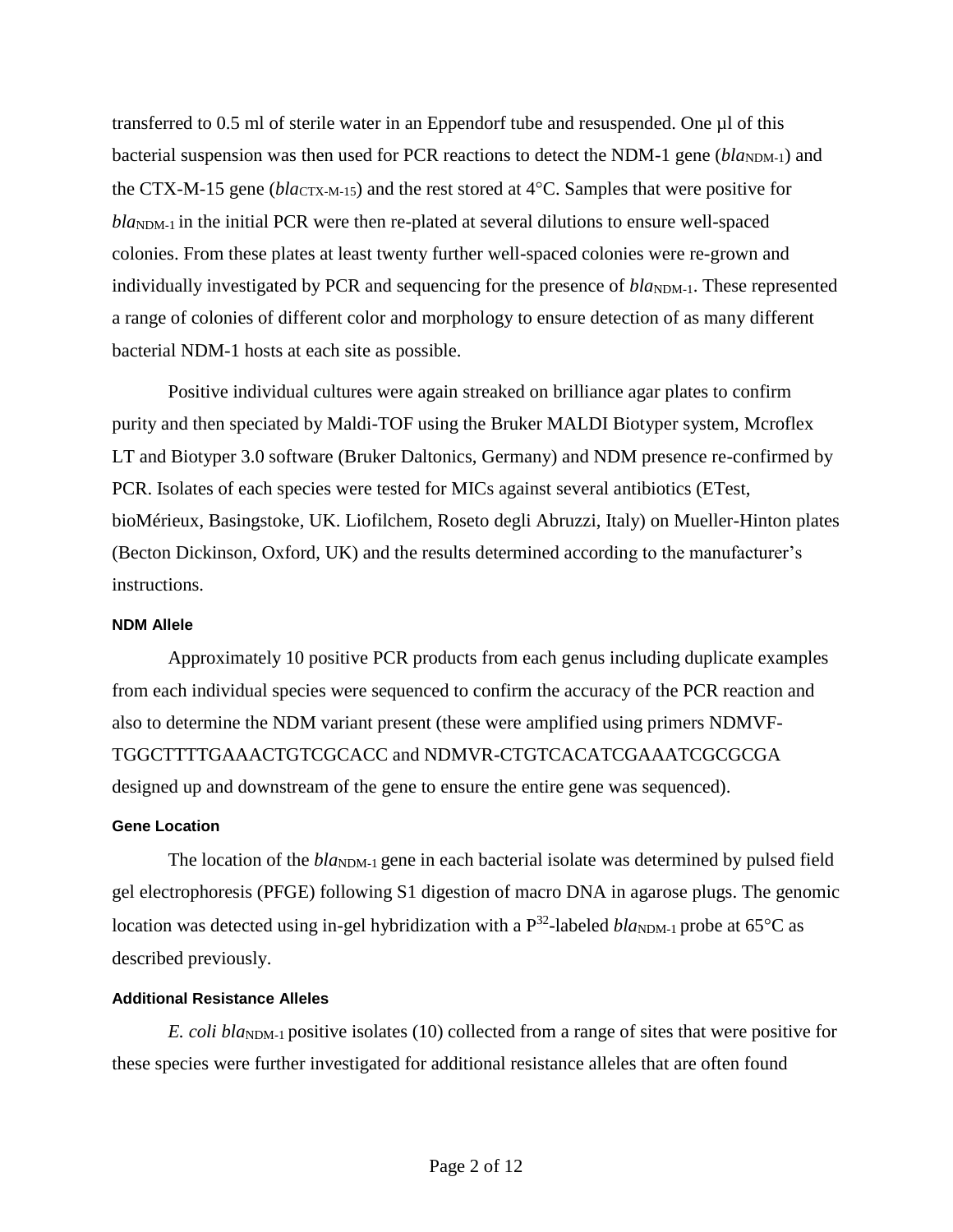associated with  $bla_{NDM-1}$  including the 16S ribosomal methylase genes *armA, rmtB, rmtC, rmtF, ampC* genes and *bla*<sub>CTX-M</sub> genes by multiplex PCR using published primers and conditions.

#### **Common NDM Plasmid Types**

Plasmid types that are commonly associated with  $bla_{NDM-1}$  were investigated by PCR in the above *E. coli* isolates using the custom designed primer pairs itemized below. These were designed to amplify plasmid backbone genes from NDM harboring plasmids available in the genetic data bases and amplified using relevant controls.

*inc*N2 F/R-ACTCACGTTCGCCTGGATTT and GCCACCCTTAACCTGTTCGA; JQ349085

*inc*FII F/R-TGCAGAGTTCGCTGCCGGTG and TACGCCCGGCATCTCCCACA; HG003695

*inc*L/M F/R GGTCAGCACCGTTGACCGGG and CGTCTTTCGGCAGCGTCCGT; JX988621

## *inc*X F/R ATGGGCGCATCTTTTTGCGAAGGA and TTTCCTGTCGCTCAGGACTTCA; JX104760

## *inc*AC F/R GAGAACCAAAGACAAAGACCTGGA and TTCTGGAGTTCGTACAGAGTGAAC. JF503991

#### *E. coli* **Phylogeny**

The 53 *bla*<sub>NDM-1</sub> positive *E. coli* isolates collected in this study were further investigated for phylogenetic grouping using the recently updated (2013) Clermont multiplex PCR method and also by the high resolution 2 loci clonal EXPEC typing method, using the described primers and conditions and applicable sequencing. Several examples of each different group determined by these methods were also subjected to full multi-locus sequence typing using the MLST *E. coli* typing system, primers and conditions described at the university of Warwick [http://mlst.warwick.ac.uk/mlst/dbs/Ecoli.](http://mlst.warwick.ac.uk/mlst/dbs/Ecoli)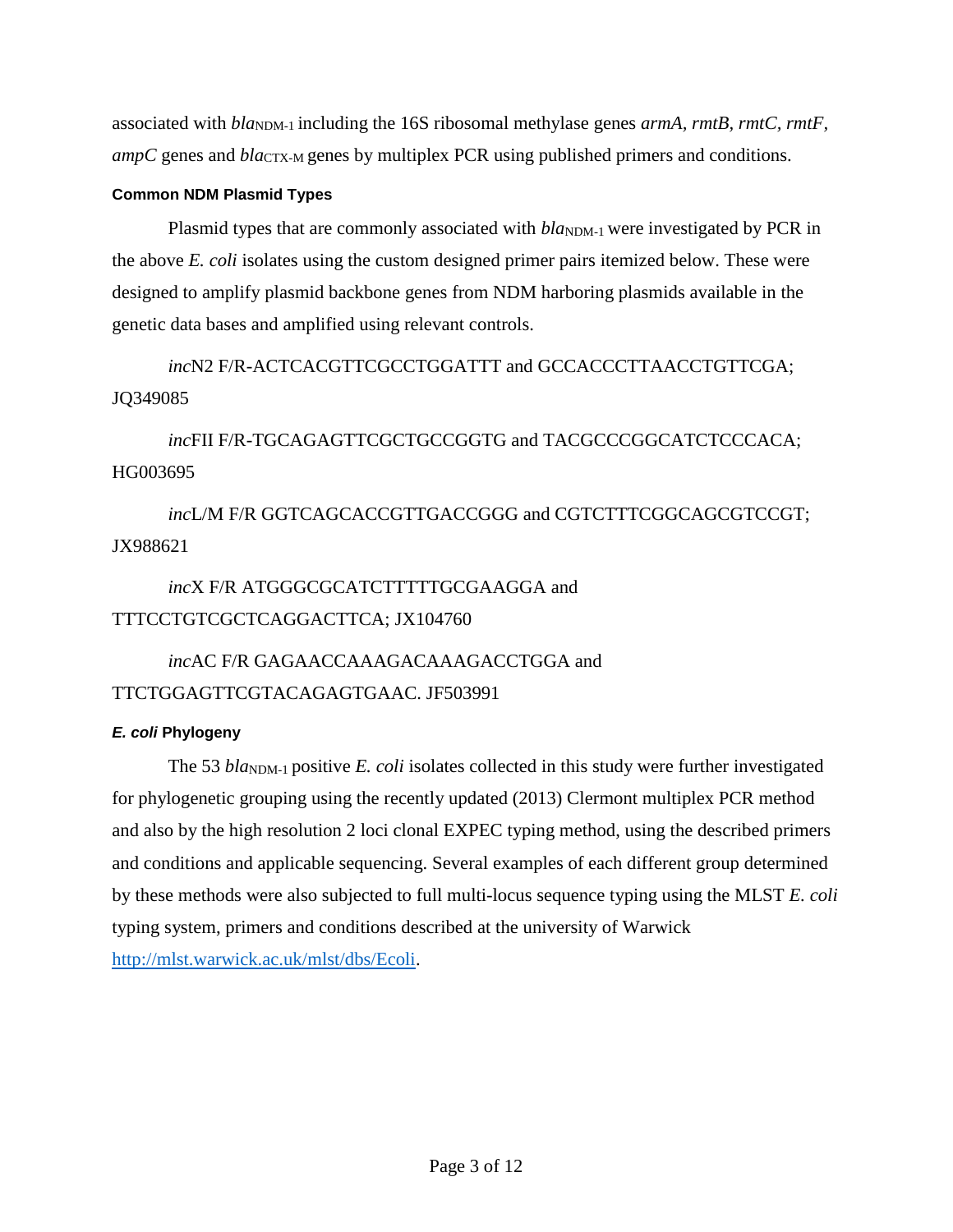#### **Supplemental Results**

#### **Initial Species Identification**

Initial species identification was by colony color on brilliance agar plates. Swabs from each site were plated out on individual plates. Clear colony types >100 were found on all plates, indicative of carbapenem resistant non-fermentative bacteria being found at all sites. Red colonies indicative of *E. coli* were found on 11 plates varying in number from 1 or 2 colonies to 50-80 per plate. Dark blue colonies suggestive of *K. pneumoniae* were found on 19 plates and varied in number from 1 or 2 to more than 100 per plate.

#### **Comparison of** *E. coli* **Phylogeny Methods**

The 2 locus clonal EXPEC typing method correctly identified all isolates belonging to ST101 and ST405 whereas the Clermont method was inaccurate for many of the strains analyzed placing ST648 and ST405 (phylogroup D) as B2 as well as half of the ST101 (phylogroup B1) as phylogroup E (Technical Appendix Table 2). Interestingly, all ST648 phylogroup D *E. coli* strains were *fim*H negative and *fumC* allele 4 (Technical Appendix Table 2). Only a single phylogroup B1 strain was present with this 2 locus designation in the database and so this system incorrectly identified this ST648 as phylogroup B1 instead of D.

#### **Resistance Profile of** *bla***<sub>NDM-1</sub> Bacterial Species**

Overall the bacterial isolates displayed antibiotic resistance profiles that are very similar to clinical isolates that carry  $bla_{NDM-1}$  (Technical Appendix Table 3). The *E. coli* and *K. pneumoniae* isolates were resistant to all β-lactams with the single exception of one *K. pneumoniae* strain that was sensitive to Aztreonam. They were also resistant to all clinical aminoglycosides and only sensitive to fosfomycin, tigecycline and colistin reflecting the additional presence of 16s RNA methylases in all strains classifying the majority of these isolates as XDR. In general, the MICs to meropenem were higher than those to imipenem, validating the inclusion of meropenem in the initial screening. The various *Acinetobacter* spp. and *Citrobacters*  were generally less resistant, several being sensitive to aminoglycosides and occasionally ciprofloxacin, the *Acinetobacters* were additionally generally sensitive to rifampicin.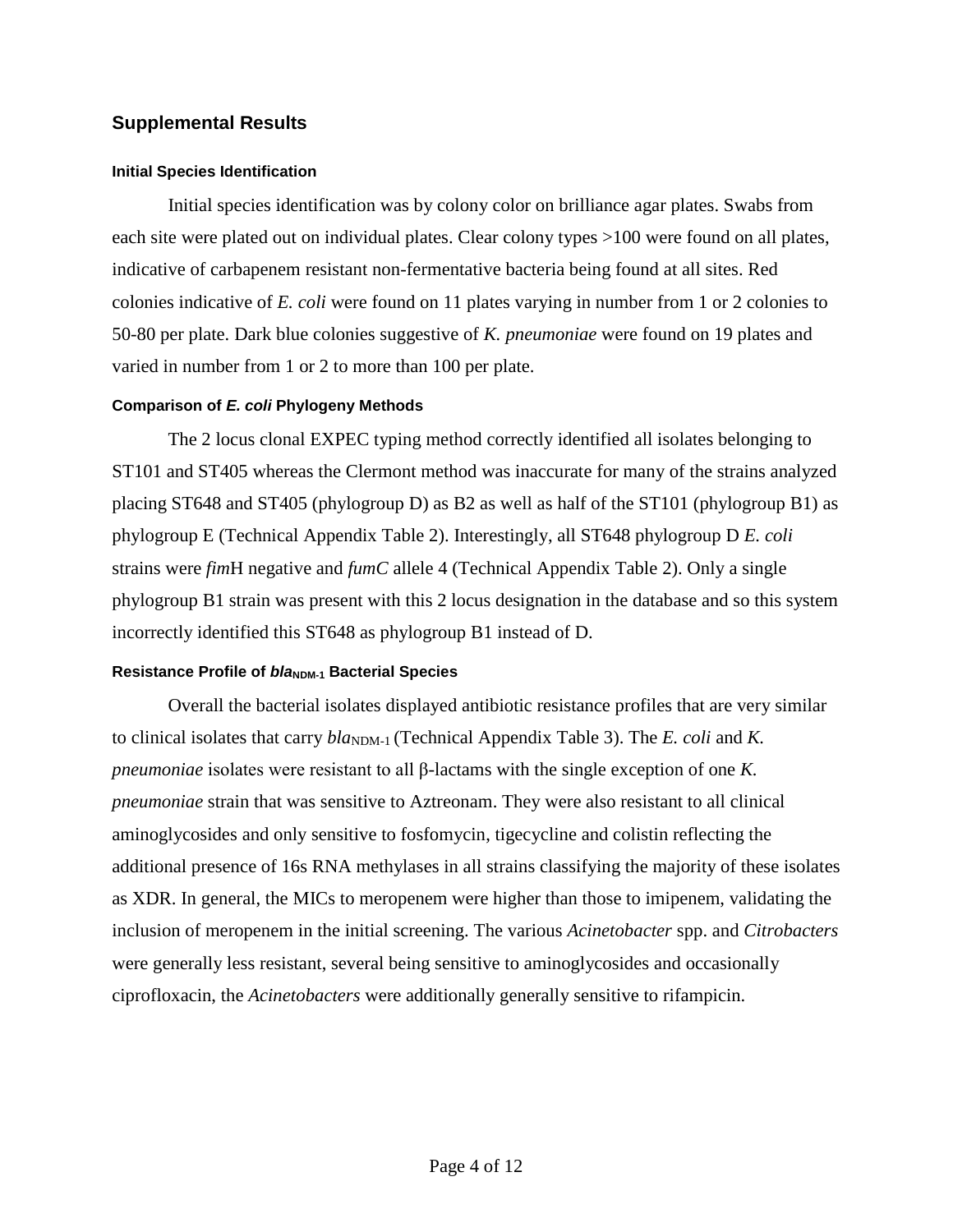| Area/site, isolate no.      | Species                     | NDM plasmid size, kb, |  |  |  |  |  |  |
|-----------------------------|-----------------------------|-----------------------|--|--|--|--|--|--|
| <b>MOT/1.1</b>              |                             |                       |  |  |  |  |  |  |
| 1                           | Citrobacter freundii        | 50, 250               |  |  |  |  |  |  |
| 177                         | C. freundii                 | 50, 250               |  |  |  |  |  |  |
| <b>MOT/1.2</b>              |                             |                       |  |  |  |  |  |  |
| 5                           | C. freundii                 | 50, 250               |  |  |  |  |  |  |
| MOT/1.3                     |                             |                       |  |  |  |  |  |  |
| 13                          | C. freundii                 | 50, 250               |  |  |  |  |  |  |
| 14                          | C. freundii                 | 50, 250               |  |  |  |  |  |  |
| 16                          | C. freundii                 | 50, 250               |  |  |  |  |  |  |
| 179                         | C. freundii                 | 50, 250               |  |  |  |  |  |  |
| 180                         | C. freundii                 | 50, 250               |  |  |  |  |  |  |
| ARG/2.1                     |                             |                       |  |  |  |  |  |  |
| 17                          | Escherichia coli            | 150                   |  |  |  |  |  |  |
| 18                          | E. coli                     | 150                   |  |  |  |  |  |  |
| 19                          | E. coli                     | 150                   |  |  |  |  |  |  |
| 20                          | E. coli                     | 150                   |  |  |  |  |  |  |
| 23                          | E. coli                     | 150                   |  |  |  |  |  |  |
| 24                          | E. coli                     | 150                   |  |  |  |  |  |  |
| 25                          | E. coli                     | 150                   |  |  |  |  |  |  |
| 83                          | Acinetobacter tandoii       | 240                   |  |  |  |  |  |  |
| 84                          |                             | ND                    |  |  |  |  |  |  |
| 86                          | A. tandoii                  |                       |  |  |  |  |  |  |
| 87                          | Klebsiella pneumoniae       | 50,120,180,250        |  |  |  |  |  |  |
| 89                          | K. pneumoniae               | 100,180,250           |  |  |  |  |  |  |
|                             | K. pneumoniae               | 100                   |  |  |  |  |  |  |
| 93                          | Acinetobacter genomospecies | 240                   |  |  |  |  |  |  |
| 94                          | A. genomospecies            | ND                    |  |  |  |  |  |  |
| 95                          | K. pneumoniae               | 100                   |  |  |  |  |  |  |
| 97                          | K. pneumoniae               | 100                   |  |  |  |  |  |  |
| 98                          | Acinetobacter towneri       | <b>ND</b>             |  |  |  |  |  |  |
| ARG/2.2                     |                             |                       |  |  |  |  |  |  |
| 27                          | E. coli                     | 150                   |  |  |  |  |  |  |
| 28                          | E. coli                     | 150                   |  |  |  |  |  |  |
| 29                          | E. coli                     | 150                   |  |  |  |  |  |  |
| 30                          | E. coli                     | 150                   |  |  |  |  |  |  |
| 31                          | E. coli                     | 150                   |  |  |  |  |  |  |
| 32                          | E. coli                     | 150                   |  |  |  |  |  |  |
| 33                          | E. coli                     | 150                   |  |  |  |  |  |  |
| 34                          | E. coli                     | 150                   |  |  |  |  |  |  |
| $\overline{\text{ARG}/2.6}$ |                             |                       |  |  |  |  |  |  |
| 35                          | K. pneumoniae               | 100                   |  |  |  |  |  |  |
| 36                          | K. pneumoniae               | 100                   |  |  |  |  |  |  |
| ARG/2.7                     |                             |                       |  |  |  |  |  |  |
| 43                          | E. coli                     | 100                   |  |  |  |  |  |  |
| 44                          | E. coli                     | 100                   |  |  |  |  |  |  |
| 45                          | E. coli                     | 100                   |  |  |  |  |  |  |
| 46                          | E. coli                     | 100                   |  |  |  |  |  |  |
| 47                          | K. pneumoniae               | 100                   |  |  |  |  |  |  |
| 49                          | K. pneumoniae               | 100                   |  |  |  |  |  |  |
| 50                          | K. pneumoniae               | 100                   |  |  |  |  |  |  |
| 51                          | K. pneumoniae               | 50, 250               |  |  |  |  |  |  |
| 54                          | E. coli                     | 100                   |  |  |  |  |  |  |
| 59                          | K. pneumoniae               | 145,160               |  |  |  |  |  |  |
| 182                         | K. pneumoniae               | 145,160               |  |  |  |  |  |  |
| 183                         | Pseudomonas putida          | <b>ND</b>             |  |  |  |  |  |  |
| 184                         | K. pneumoniae               | 50, 250               |  |  |  |  |  |  |
| 185                         | Pseudomonas alcaligenes     | ND                    |  |  |  |  |  |  |
| ARG/2.8                     |                             |                       |  |  |  |  |  |  |
| 186                         | K. pneumoniae               | 145,160               |  |  |  |  |  |  |
| 69                          |                             | 145,160               |  |  |  |  |  |  |
|                             | K. pneumoniae               | 145,160               |  |  |  |  |  |  |
| 70                          | K. pneumoniae               |                       |  |  |  |  |  |  |
| ARG/2.9                     |                             |                       |  |  |  |  |  |  |
| 73                          | K. pneumoniae               | 120                   |  |  |  |  |  |  |
| 80                          | K. pneumoniae               | 120                   |  |  |  |  |  |  |
| GUL/3.1                     |                             |                       |  |  |  |  |  |  |
| 99                          | A. towneri                  | 50                    |  |  |  |  |  |  |
| 100                         | A. towneri                  | ND                    |  |  |  |  |  |  |
| GUL/3.2                     |                             |                       |  |  |  |  |  |  |

#### **Technical Appendix Table 1.** Isolate list/NDM plasmid profile\*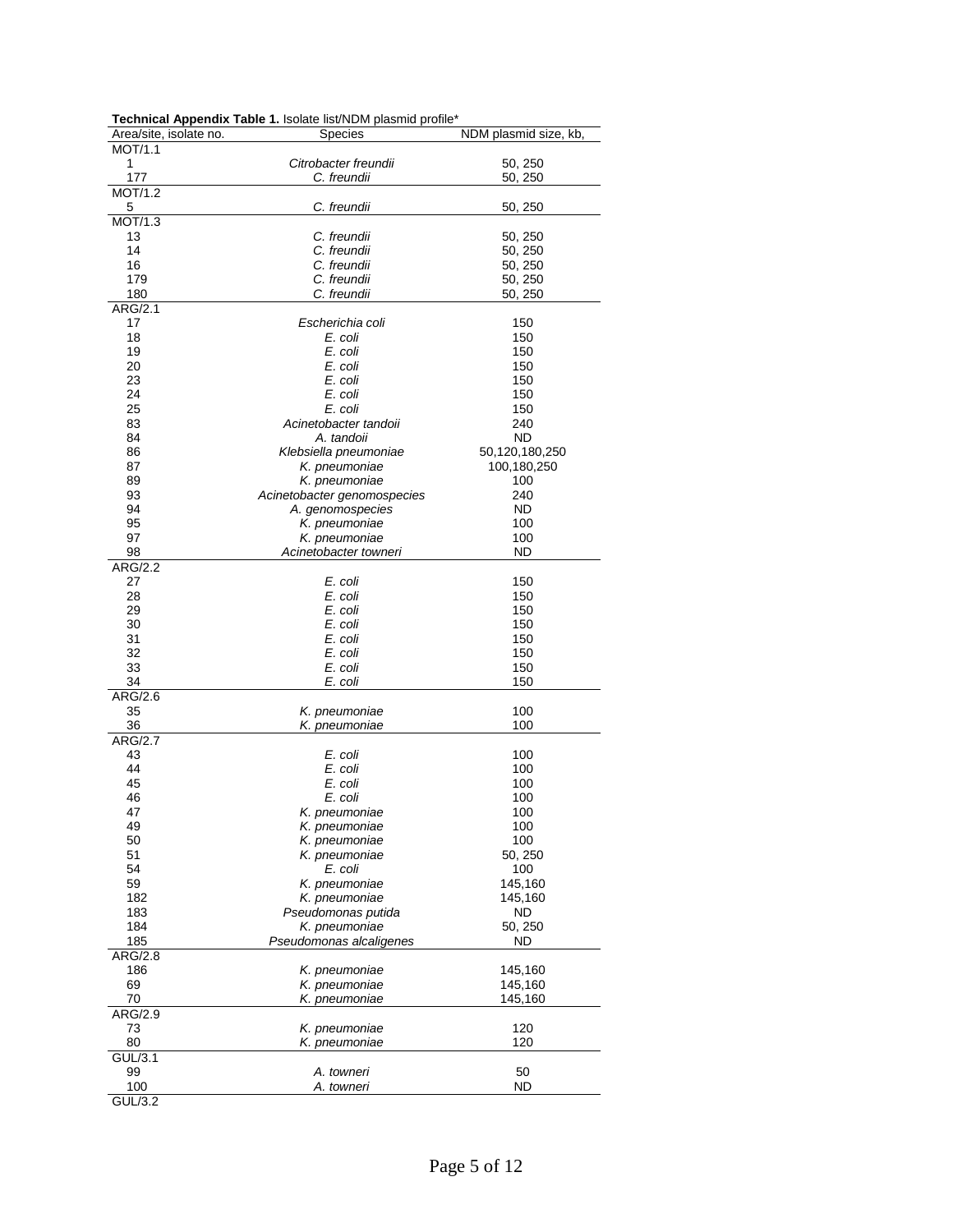| Area/site, isolate no. | Species                 | NDM plasmid size, kb, |
|------------------------|-------------------------|-----------------------|
| 103                    | Pseudomonas spp.        | ND                    |
| 105                    | P. putida               | ND                    |
| 107                    | A. tandoii              | 50                    |
| 108                    | A. tandoii              | ND                    |
| GUL/3.3                |                         |                       |
| 109                    | Pseudomonas spp.        | ND                    |
| 112                    | P. putida               | ND                    |
| 116                    | P. putida               | ND                    |
| 118                    | P. putida               | ND                    |
| 120                    | Pseudomonas otitidis    | ND                    |
| GUL/3.4                |                         |                       |
| 121                    | P. putida               | ND                    |
| 125                    | P. otitidis             | ND                    |
| 128                    | P. putida               | ND                    |
| GUL/3.5                |                         |                       |
| 138                    | P. otitidis             | ND                    |
| GUL/3.6                |                         |                       |
| 144                    | P. putida               | ND                    |
| 146                    | P. otitidis             | ND                    |
| 147                    | Pseudomonas monteilii   | <b>ND</b>             |
| ADA/4.3                |                         |                       |
| 151                    | K. pneumoniae           | 120                   |
| 153                    | K. pneumoniae           | 120                   |
| 155                    | A. towneri              | ND                    |
| 156                    | K. pneumoniae           | 100, 350              |
| 158                    | K. pneumoniae           | 100, 350              |
| 159                    | P. aeruginosa           | ND                    |
| 160                    | A. towneri              | ND                    |
| ADA/4.4                |                         |                       |
| 161                    | Acinetobacter baumannii | 250, 450              |
| 162                    | Pseudomonas mendocina   | ND                    |
| 163                    | A. genomospecies        | 280                   |
| 165                    | A. genomospecies        | 280                   |
| 166                    | P. mendocina            | ND                    |
| 167                    | K. pneumoniae           | ND                    |
| 170                    | A. genomospecies        | ND                    |
| 174                    | A. genomospecies        | ND                    |
| 175                    | A. genomospecies        | ND                    |
| 176                    | A. genomospecies        | ND                    |
| ADA/4.5                |                         |                       |
| 188                    |                         |                       |
| 189                    | E. coli<br>E. coli      | 150<br>150            |
|                        |                         |                       |
| 190                    | K. pneumoniae           | 45, 150, 250          |
| 191                    | E. coli                 | 130                   |
| 192                    | E. coli<br>E. coli      | 130                   |
| 193                    |                         | 130                   |
| 194                    | E. coli                 | 130                   |
| 195                    | E. coli                 | 130<br>45, 150, 250   |
| 197<br>199             | K. pneumoniae           |                       |
|                        | K. pneumoniae           | 45, 150, 250          |
| 200                    | E. coli                 | 270                   |
| 201                    | K. pneumoniae           | 100, 350              |
| 202                    | Pseudomonas monteilii   | ND                    |
| 204                    | P. putida               | ND                    |
| 205                    | K. pneumoniae           | 100, 350              |
| ADA/4.6                |                         |                       |
| 207                    | K. pneumoniae           | 50, 100, 250          |
| 208                    | E. coli                 | 100                   |
| 209                    | K. pneumoniae           | 100, 300              |
| 210                    | K. pneumoniae           | 50, 120, 140          |
| 213                    | E. coli                 | 140                   |
| 214                    | E. coli                 | 140                   |
| 211                    | E. coli                 | 130                   |
| 212                    | K. pneumoniae           | 50, 120, 140          |
| 216                    | K. pneumoniae           | 50, 120, 140          |
| 217                    | K. pneumoniae           | 120, 200              |
| 218                    | K. pneumoniae           | 120, 200              |
|                        |                         |                       |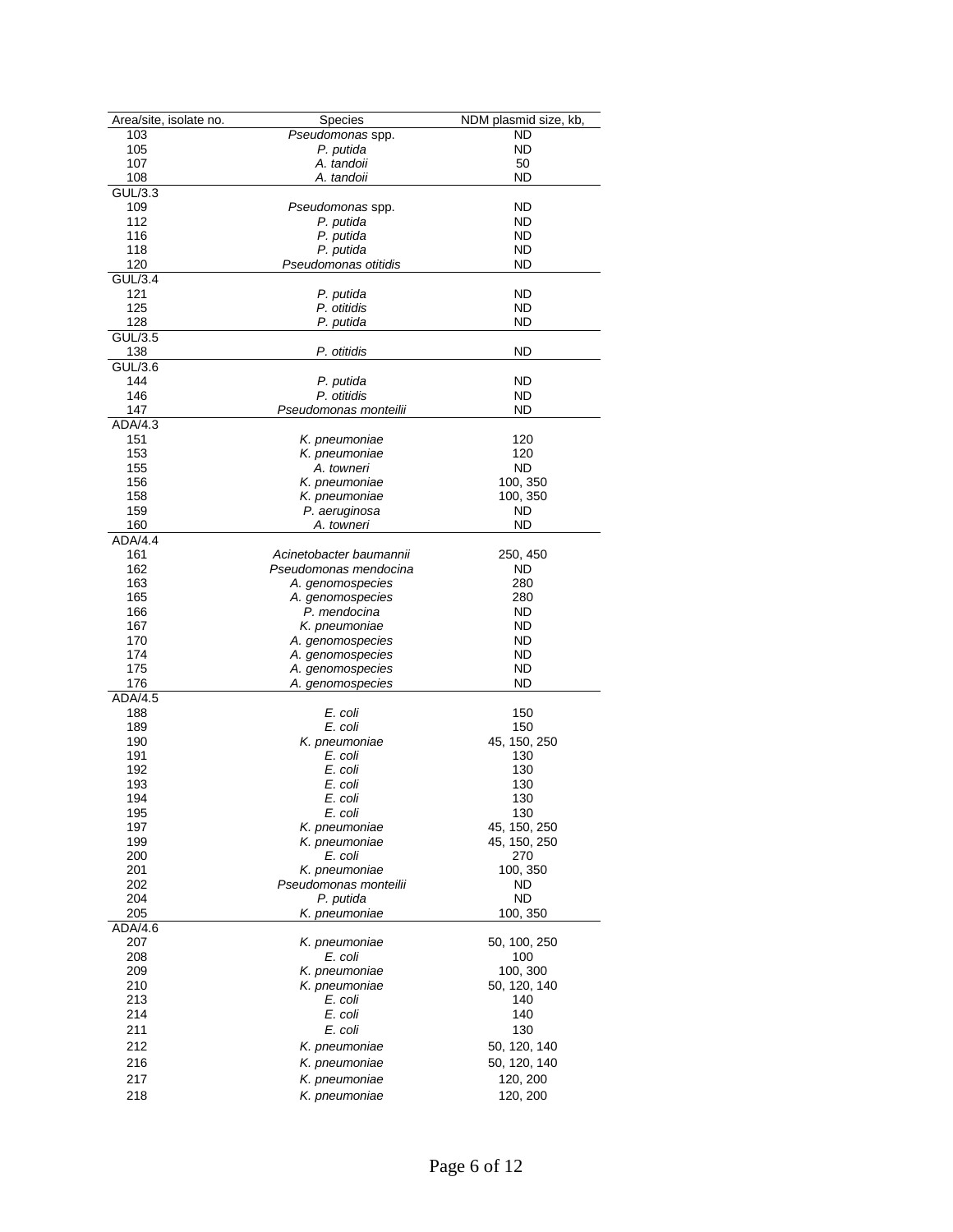| Area/site, isolate no. | Species                | NDM plasmid size, kb, |
|------------------------|------------------------|-----------------------|
| 219                    | K. pneumoniae          | 80, 130, 150          |
| 220                    | P. putida              | ND                    |
| ADA/4.9                |                        |                       |
| 221                    | E. coli                | 130                   |
| 222                    | E. coli                | 130                   |
| 225                    | P. putida              | ND                    |
| 226                    | P. putida              | ND                    |
| 227                    | P. putida              | <b>ND</b>             |
| 228                    | C. freundii            | 50, 250               |
| 229                    | K. pneumoniae          | 80, 130, 150          |
| 230                    | K. pneumoniae          | 150, 170, 300         |
| 231                    | K. pneumoniae          | 150, 170, 300         |
| 233                    | K. pneumoniae          | 50, 150, 200          |
| 236                    | P. mendocina           | ND                    |
| ADA/4.10               |                        |                       |
| 237                    | Pseudomonas fulva      | ND                    |
| 238                    | Pseudomonas aeruginosa | ND                    |
| 239                    | E. coli                | 130                   |
| 241                    | K. pneumoniae          | 50, 150, 200          |
| 242                    | P. aeruginosa          | ND                    |
| 243                    | C. freundii            | 50, 250               |
|                        |                        |                       |
| 245                    | Aeromonas caviae       | ND                    |
| 249                    | P. aeruginosa          | ND                    |
| ADA/4.11               |                        |                       |
| 250                    | E. coli                | 130                   |
| 251                    | E. coli                | 130                   |
| 252                    | E. coli                | 130                   |
| 253                    | E. coli                |                       |
|                        |                        | 130                   |
| 254                    | E. coli                | 130                   |
| 255                    | E. coli                | 130                   |
| 256                    | E. coli                | 130                   |
| 257                    | E. coli                | 130                   |
| 258                    | K. pneumoniae          | 110                   |
| 259                    | K. pneumoniae          | 110                   |
|                        |                        |                       |
| 260                    | K. pneumoniae          | 150                   |
| 261                    | K. pneumoniae          | 150                   |
| 262                    | A. baumannii           | <b>ND</b>             |
| 264                    | K. pneumoniae          | 150                   |
| 265                    | K. pneumoniae          | 150                   |
| 266                    | K. pneumoniae          | 150                   |
| 267                    |                        | 120                   |
|                        | K. pneumoniae          |                       |
| ADA/4.12               |                        |                       |
| 268                    | E. coli                | 130                   |
| 269                    | E. coli                | 130                   |
| 271                    | E. coli                | 140                   |
| 273                    | E. coli                | 140                   |
| 274                    | E. coli                | 130                   |
| 275                    | E. coli                | 130                   |
| 276                    | K. pneumoniae          | 120                   |
| 277                    | K. pneumoniae          | 120                   |
|                        |                        |                       |
| 278                    | K. pneumoniae          | 120                   |
| 279                    | K. pneumoniae          | 120                   |
| 280                    | K. pneumoniae          | 120                   |
| 281                    | K. pneumoniae          | 120                   |
| 282                    | K. pneumoniae          | <b>ND</b>             |
| 283                    | K. pneumoniae          | <b>ND</b>             |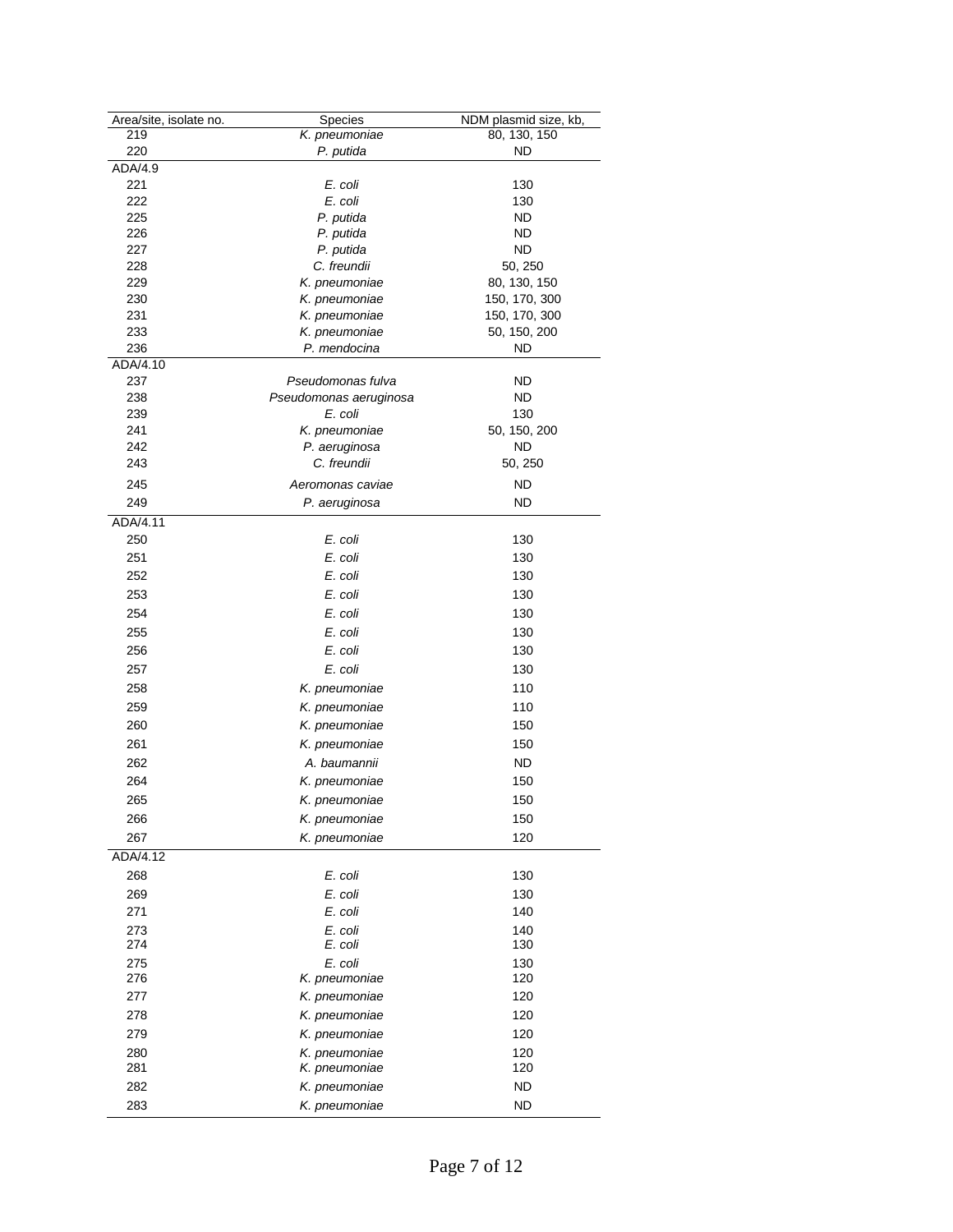| Area/site, isolate no. | Species                       | NDM plasmid size, kb, |
|------------------------|-------------------------------|-----------------------|
| LAL/5.1                |                               |                       |
| 342                    | K. pneumoniae                 | ND                    |
| 343                    | K. pneumoniae                 | ND                    |
| 344                    | K. pneumoniae                 | ND                    |
| 345                    | K. pneumoniae                 | ND                    |
| 346                    | E. coli                       | 130                   |
| 347                    | E. coli                       | 130                   |
| 348                    | E. coli                       | 120                   |
| 349                    | E. coli                       | 140                   |
| AL/5.2                 |                               |                       |
| 352                    | P. putida                     | ND                    |
| 355                    | P. mendocina                  | ND                    |
| 358                    | K. pneumoniae                 | ND                    |
| 360                    | P. mendocina                  | ND                    |
| 361                    | P. oleovorans                 | ND                    |
| 362                    |                               | ND                    |
| <b>LAL/5.7</b>         | P. oleovorans                 |                       |
|                        |                               |                       |
| 363                    | P. oleovorans                 | ND                    |
| 364                    | Pseudomonas pseudoalcaligenes | ND                    |
| LAL/5.8                |                               |                       |
| 367                    | P. fulva                      | ND                    |
| 368                    | P. fulva                      | ND                    |
| 369                    | ND                            | ND                    |
| 370                    | ND                            | ND                    |
| $0 - P/6.2$            |                               |                       |
| 287                    | P. monteilii                  | ND                    |
| 288                    | P. putida                     | ND                    |
| 289                    | P. putida                     | ND                    |
| 291                    | P. putida                     | ND                    |
| 292                    | P. putida                     | <b>ND</b>             |
| $0 - P/6.3$            |                               |                       |
| 293                    | K. pneumoniae                 | ND                    |
| 294                    | K. pneumoniae                 | ND                    |
| 295                    | P. putida                     | ND                    |
| 296                    | K. pneumoniae                 | ND                    |
| 297                    | K. pneumoniae                 | ND                    |
| 298                    | K. pneumoniae                 | ND                    |
| 299                    | P. otitidis                   | <b>ND</b>             |
| 300                    | P. otitidis                   | <b>ND</b>             |
| 301                    | P. otitidis                   | <b>ND</b>             |
| 303                    | P. putida                     | <b>ND</b>             |
| 304                    | P. putida                     | <b>ND</b>             |
| 305                    | P. putida                     | <b>ND</b>             |
| 306                    | <b>ND</b>                     | <b>ND</b>             |
| $0 - P/6.4$            |                               |                       |
| 307                    | K. pneumoniae                 | <b>ND</b>             |
| 308                    | K. pneumoniae                 | <b>ND</b>             |
|                        | <b>ND</b>                     |                       |
| 309                    |                               | <b>ND</b>             |
| 310                    | P. mendocina                  | <b>ND</b>             |
| 311                    | <b>ND</b>                     | <b>ND</b>             |
| 312                    | <b>ND</b>                     | <b>ND</b>             |
| 313                    | P. otitidis                   | <b>ND</b>             |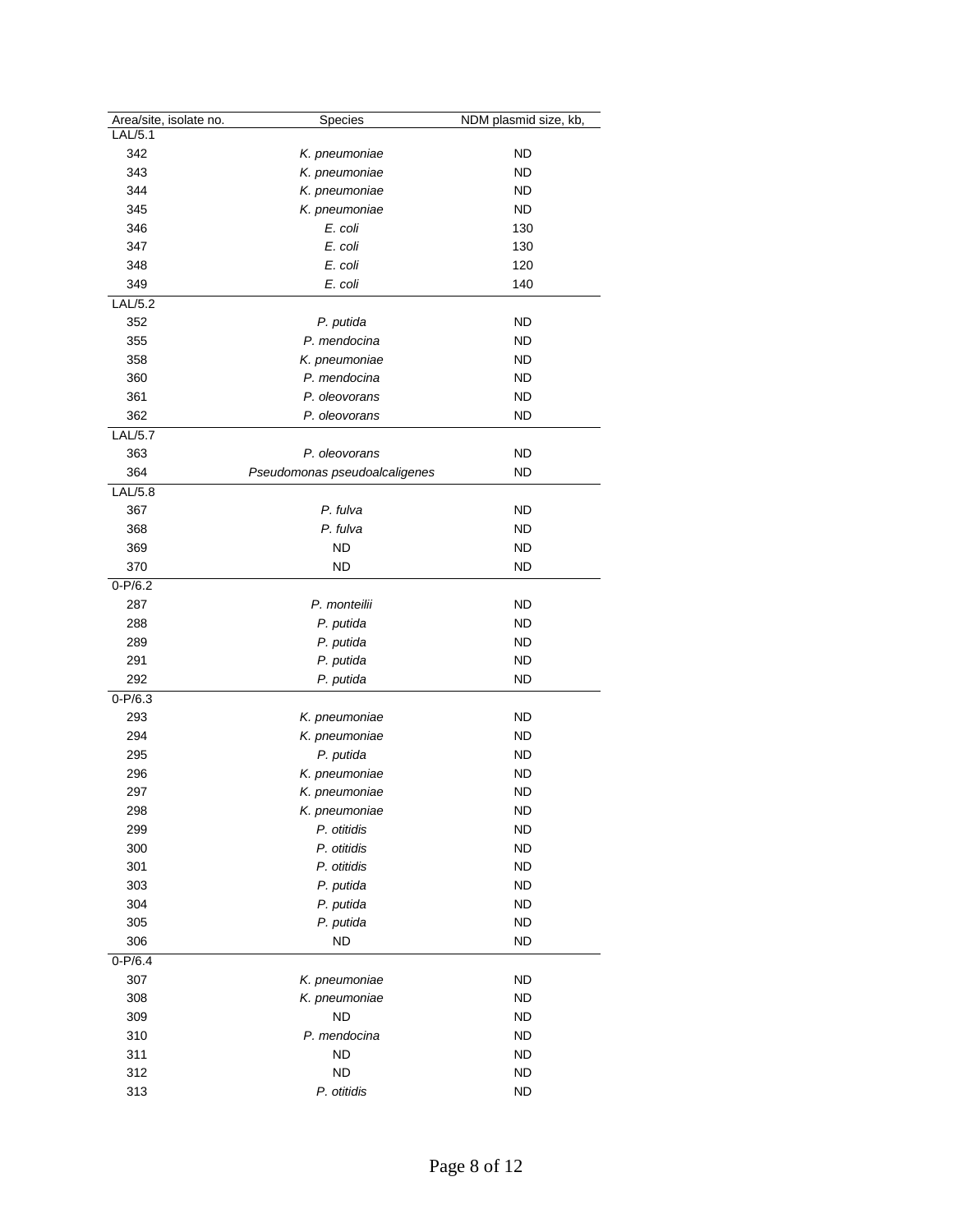| Area/site, isolate no. | <b>Species</b>         | NDM plasmid size, kb, |
|------------------------|------------------------|-----------------------|
| 314                    | <b>ND</b>              | <b>ND</b>             |
| 315                    | P. putida              | <b>ND</b>             |
| 316                    | P. putida              | <b>ND</b>             |
| $0 - P/6.8$            |                        |                       |
| 323                    | K. pneumoniae          | <b>ND</b>             |
| 324                    | K. pneumoniae          | <b>ND</b>             |
| 325                    | K. pneumoniae          | <b>ND</b>             |
| 326                    | K. pneumoniae          | <b>ND</b>             |
| 327                    | K. pneumoniae          | <b>ND</b>             |
| 328                    | <b>ND</b>              | <b>ND</b>             |
| 330                    | K. pneumoniae          | <b>ND</b>             |
| 331                    | <b>ND</b>              | <b>ND</b>             |
| 332                    | <b>ND</b>              | <b>ND</b>             |
| 333                    | <b>ND</b>              | <b>ND</b>             |
| 335                    | Pseudomonas oleovorans | <b>ND</b>             |
| $0 - P/6.9$            |                        |                       |
| 336                    | P. otitidis            | <b>ND</b>             |
| 337                    | P. otitidis            | <b>ND</b>             |
| 338                    | <b>ND</b>              | <b>ND</b>             |
| 339                    | <b>ND</b>              | <b>ND</b>             |
| <b>MOH/7.5</b>         |                        |                       |
| 340                    | <b>ND</b>              | <b>ND</b>             |
| 341                    | <b>ND</b>              | <b>ND</b>             |
| 371                    | P. mendocina           | <b>ND</b>             |
| 372                    | P. pseudoalcaligenes   | <b>ND</b>             |
| MOH/7.6                |                        |                       |
| 374                    | P. oleovorans          | <b>ND</b>             |
| 375                    | P. mendocina           | <b>ND</b>             |
| 376                    | P. oleovorans          | <b>ND</b>             |
| 377                    | P. pseudoalcaligenes   | <b>ND</b>             |
| 378                    | P. oleovorans          | <b>ND</b>             |

\*Arg, Argargoan;Gul, gulshan; Lal, Lalbag; Moh, Mohammad pur; Mot, Motijheel; ND, not determined; NDM, New Delhi metallo-ß-lactamase; 0-p, 0 point (Dhaka city regions).

|  | Technical Appendix Table 2. Phylogenetic analysis of NDM-positive Escherichia coli from the environment, Bangladesh* |  |
|--|----------------------------------------------------------------------------------------------------------------------|--|
|  |                                                                                                                      |  |

|               |            |      |            |            |            |            | Clermont strain typing analysis |  |        | 2 - loci typing analysis |                |                 |
|---------------|------------|------|------------|------------|------------|------------|---------------------------------|--|--------|--------------------------|----------------|-----------------|
| <b>Strain</b> |            |      | Area in    | chuA       | yjaA       | $t$ sp $E$ | Apparent                        |  | fimH   | fumC                     | Designation    | MLST, true      |
| no.           | <b>NDM</b> | Site | Bangladesh | <b>PCR</b> | <b>PCR</b> | <b>PCR</b> | designation                     |  | allele | allele                   | by 2 loci      | designation     |
| 17            | $\ddot{}$  | 2.1  | Argargoan  |            | $\ddot{}$  | $\ddot{}$  | B <sub>2</sub>                  |  | 258    | 41                       | <b>B1</b>      | <b>B1-ST101</b> |
| 18            | NDM-3      | 2.1  | Argargoan  |            | $\ddot{}$  |            | E                               |  | 258    | 41                       | <b>B1</b>      | B1-ST101        |
| 19            | $\ddot{}$  | 2.1  | Argargoan  |            | $\ddot{}$  |            | E<br>E                          |  | 258    | 41                       | <b>B1</b>      | B1-ST101        |
| 20            | $+$        | 2.1  | Argargoan  |            | $\ddot{}$  |            |                                 |  | 258    | 41                       | <b>B1</b>      | B1-ST101        |
| 23            | $+$        | 2.1  | Argargoan  |            | +          |            | E                               |  | 258    | 41                       | <b>B1</b>      | <b>B1-ST101</b> |
| 24            | NDM-3      | 2.1  | Argargoan  |            | $\ddot{}$  | +          | <b>B2</b>                       |  | 258    | 41                       | <b>B1</b>      | B1-ST101        |
| 25            | $\ddot{}$  | 2.1  | Argargoan  |            | $\ddot{}$  |            | E                               |  | 258    | 41                       | <b>B1</b>      | <b>B1-ST101</b> |
| 27            | $\ddot{}$  | 2.2  | Argargoan  |            | $\ddot{}$  |            | E                               |  | 258    | 41                       | <b>B1</b>      | B1-ST101        |
| 28            | NDM-3      | 2.2  | Argargoan  |            | $\ddot{}$  | +          | E                               |  | 258    | 41                       | B <sub>1</sub> | <b>B1-ST101</b> |
| 29            | $\ddot{}$  | 2.2  | Argargoan  |            | $\ddot{}$  |            | E                               |  | 258    | 41                       | <b>B1</b>      | <b>B1-ST101</b> |
| 30            | $\ddot{}$  | 2.2  | Argargoan  |            | $\ddot{}$  | +          | B <sub>2</sub>                  |  | 258    | 41                       | <b>B1</b>      | <b>B1-ST101</b> |
| 31            | $\ddot{}$  | 2.2  | Argargoan  |            | $\ddot{}$  | $+$        | <b>B2</b>                       |  | 258    | 41                       | <b>B1</b>      | <b>B1-ST101</b> |
| 32            | $\ddot{}$  | 2.2  | Argargoan  |            | $\ddot{}$  |            | E                               |  | 258    | 41                       | <b>B1</b>      | <b>B1-ST101</b> |
| 33            | $\ddot{}$  | 2.2  | Argargoan  |            | $\ddot{}$  |            | E                               |  | 258    | 41                       | <b>B1</b>      | <b>B1-ST101</b> |
| 34            | $\ddot{}$  | 2.2  | Argargoan  |            | $\ddot{}$  | +          | <b>B2</b>                       |  | 258    | 41                       | <b>B1</b>      | B1-ST101        |
| 43            | NDM-1      | 2.7  | Argargoan  | ÷          | $\ddot{}$  | $+$        | B <sub>2</sub>                  |  | 37     | 27                       | D              | <b>D-ST405</b>  |
| 44            | $\ddot{}$  | 2.7  | Argargoan  | +          | $\ddot{}$  | +          | <b>B2</b>                       |  | 37     | 27                       | D              | <b>D-ST405</b>  |
| 45            | $+$        | 2.7  | Argargoan  | $\ddot{}$  | $\ddot{}$  | +          | <b>B2</b>                       |  | 37     | 27                       | D              | D-ST405         |
| 46            | $\ddot{}$  | 2.7  | Argargoan  |            | $\ddot{}$  | $\ddot{}$  | <b>B2</b>                       |  | 37     | 27                       | D              | <b>D-ST405</b>  |
| 54            | NDM-1      | 2.7  | Argargoan  | +          | $+$        | +          | B <sub>2</sub>                  |  | 37     | 27                       | D              | D-ST405         |
| 188           | $\ddot{}$  | 4.5  | Adabor     | +          |            | $\ddot{}$  | <b>B2</b>                       |  | Null   | 4                        | <b>B1</b>      | <b>D-ST648</b>  |
| 189           | $+$        | 4.5  | Adabor     | +          |            | +          | B <sub>2</sub>                  |  | Null   | 4                        | <b>B1</b>      | <b>D-ST648</b>  |
| 191           | $\ddot{}$  | 4.5  | Adabor     | +          |            | +          | <b>B2</b>                       |  | Null   | 4                        | <b>B1</b>      | <b>D-ST648</b>  |
| 192           | NDM-4      | 4.5  | Adabor     | +          |            | +          | B <sub>2</sub>                  |  | Null   | 4                        | <b>B1</b>      | D-ST648         |
| 193           | $\ddot{}$  | 4.5  | Adabor     | +          |            | +          | <b>B2</b>                       |  | Null   | 4                        | <b>B1</b>      | <b>D-ST648</b>  |
| 194           | +          | 4.5  | Adabor     | +          |            | +          | B <sub>2</sub>                  |  | Null   | 4                        | <b>B1</b>      | D-ST648         |
| 195           | $+$        | 4.5  | Adabor     | +          | $\ddot{}$  | $\ddot{}$  | <b>B2</b>                       |  | Null   | 4                        | B <sub>1</sub> | <b>D-ST648</b>  |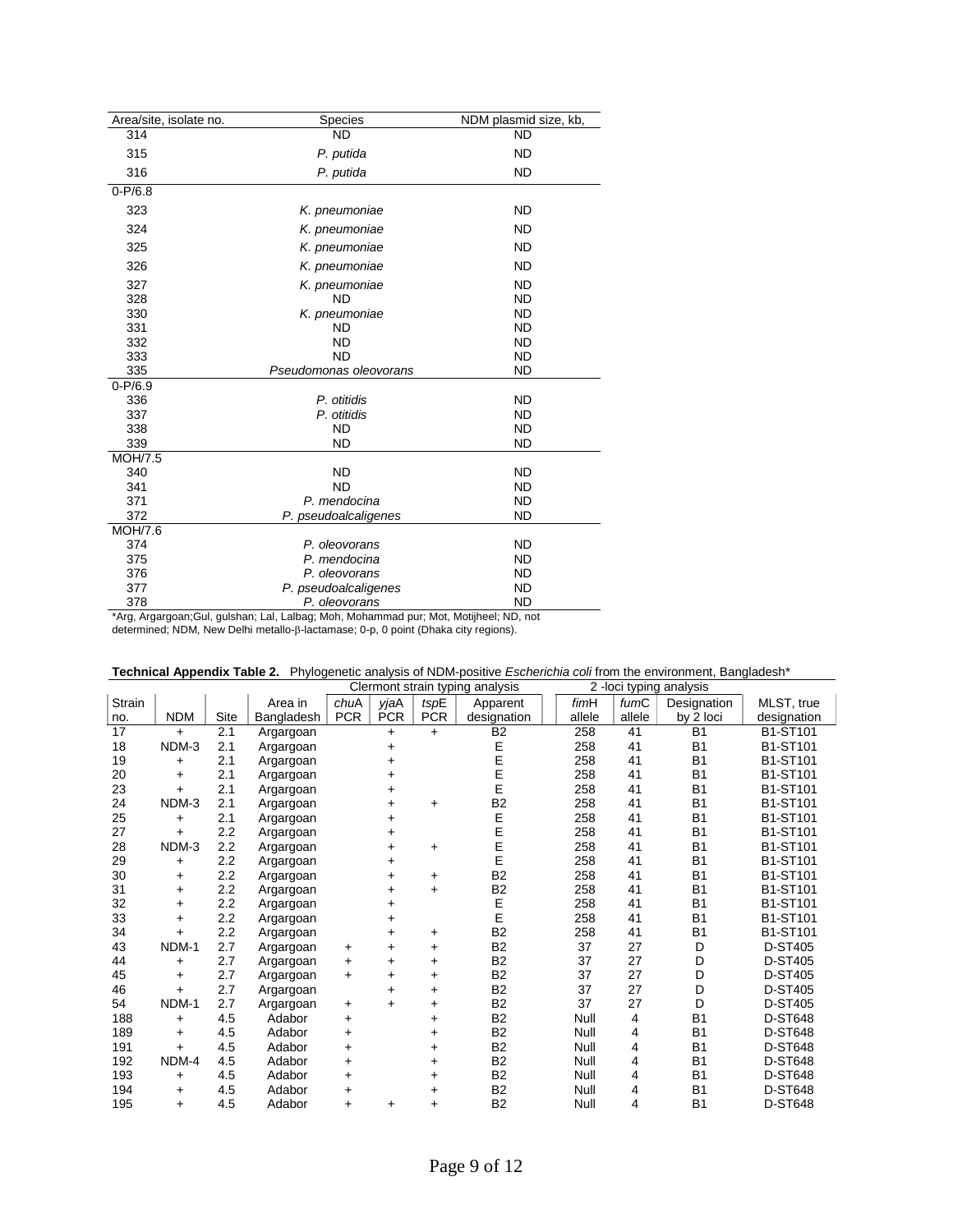| 200 | $\ddot{}$                                                              | 4.5  | Adabor |           | $\ddot{}$ | +         | <b>B2</b>      | 258  | 41 | <b>B1</b>      | B1-ST101       |  |
|-----|------------------------------------------------------------------------|------|--------|-----------|-----------|-----------|----------------|------|----|----------------|----------------|--|
| 208 | $\ddot{}$                                                              | 4.6  | Adabor |           |           | $\ddot{}$ | B <sub>2</sub> | Null | 4  | <b>B1</b>      | <b>D-ST648</b> |  |
|     |                                                                        |      |        | $\ddot{}$ |           |           |                |      |    |                |                |  |
| 211 | $\ddot{}$                                                              | 4.6  | Adabor | +         |           | $\ddot{}$ | B <sub>2</sub> | Null | 4  | B <sub>1</sub> | <b>D-ST648</b> |  |
| 213 | $\ddot{}$                                                              | 4.6  | Adabor | $\ddot{}$ | $\ddot{}$ | $\ddot{}$ | B <sub>2</sub> | Null | 4  | <b>B1</b>      | <b>D-ST648</b> |  |
| 214 | $+$                                                                    | 4.6  | Adabor | $\ddot{}$ |           | $\ddot{}$ | B <sub>2</sub> | Null | 4  | <b>B1</b>      | <b>D-ST648</b> |  |
| 221 | NDM-1                                                                  | 4.9  | Adabor |           | +         | $\ddot{}$ | B <sub>2</sub> | 258  | 41 | <b>B1</b>      | B1-ST101       |  |
| 222 | $\ddot{}$                                                              | 4.9  | Adabor |           | $\ddot{}$ |           | E              | 258  | 41 | <b>B1</b>      | B1-ST101       |  |
| 239 | $\ddot{}$                                                              | 4.10 | Adabor |           | $\ddot{}$ | $\ddot{}$ | <b>B2</b>      | 258  | 41 | <b>B1</b>      | B1-ST101       |  |
| 250 | $\ddot{}$                                                              | 4.11 | Adabor | $\ddot{}$ | $\ddot{}$ | +         | B <sub>2</sub> | Null | 4  | <b>B1</b>      | <b>D-ST648</b> |  |
| 251 | $\ddot{}$                                                              | 4.11 | Adabor | $\ddot{}$ | $+$       | $\ddot{}$ | <b>B2</b>      | Null | 4  | <b>B1</b>      | <b>D-ST648</b> |  |
| 252 | $\ddot{}$                                                              | 4.11 | Adabor | $\ddot{}$ | $\ddot{}$ | +         | <b>B2</b>      | Null | 4  | <b>B1</b>      | <b>D-ST648</b> |  |
| 253 | $\ddot{}$                                                              | 4.11 | Adabor | $\ddot{}$ | $\ddot{}$ | $+$       | B <sub>2</sub> | Null | 4  | B <sub>1</sub> | <b>D-ST648</b> |  |
| 254 | NDM-1                                                                  | 4.11 | Adabor | $\ddot{}$ | $\ddot{}$ | $\ddot{}$ | B <sub>2</sub> | Null | 4  | <b>B1</b>      | <b>D-ST648</b> |  |
| 255 | $\ddot{}$                                                              | 4.11 | Adabor | $\ddot{}$ | $\ddot{}$ | $\ddot{}$ | B <sub>2</sub> | Null | 4  | <b>B1</b>      | <b>D-ST648</b> |  |
| 256 | $\ddot{}$                                                              | 4.11 | Adabor | $\ddot{}$ | $\ddot{}$ | $\ddot{}$ | <b>B2</b>      | Null | 4  | <b>B1</b>      | <b>D-ST648</b> |  |
| 257 | $\ddot{}$                                                              | 4.11 | Adabor | $\ddot{}$ | $\ddot{}$ | +         | B <sub>2</sub> | Null | 4  | <b>B1</b>      | <b>D-ST648</b> |  |
| 268 | $+$                                                                    | 4.12 | Adabor | $\ddot{}$ | $+$       | $+$       | B <sub>2</sub> | Null | 4  | B <sub>1</sub> | <b>D-ST648</b> |  |
| 269 | $\ddot{}$                                                              | 4.12 | Adabor | $\ddot{}$ | $\ddot{}$ | $\ddot{}$ | B <sub>2</sub> | Null | 4  | <b>B1</b>      | <b>D-ST648</b> |  |
| 271 | NDM-1                                                                  | 4.12 | Adabor |           |           | +         | E. albertii    | 258  | 41 | B <sub>1</sub> | B1-ST101       |  |
| 273 | $\ddot{}$                                                              | 4.12 | Adabor | $\ddot{}$ | $\ddot{}$ | $\ddot{}$ | B <sub>2</sub> | Null | 4  | <b>B1</b>      | <b>D-ST648</b> |  |
| 274 | $\ddot{}$                                                              | 4.12 | Adabor |           |           |           | $\gamma$       | Null | 4  | <b>B1</b>      | <b>D-ST648</b> |  |
| 275 | $\ddot{}$                                                              | 4.12 | Adabor | $\ddot{}$ | $\ddot{}$ | $\ddot{}$ | <b>B2</b>      | Null | 4  | B <sub>1</sub> | <b>D-ST648</b> |  |
| 346 | $\ddot{}$                                                              | 5.1  | Lalbag | $\ddot{}$ | $\ddot{}$ | $\ddot{}$ | B <sub>2</sub> | Null | 4  | B <sub>1</sub> | <b>D-ST648</b> |  |
| 347 | NDM-1                                                                  | 5.1  | Lalbag | $\ddot{}$ | $\ddot{}$ | $\ddot{}$ | B <sub>2</sub> | Null | 4  | <b>B1</b>      | <b>D-ST648</b> |  |
| 348 | $\ddot{}$                                                              | 5.1  | Lalbag | $\ddot{}$ | $\ddot{}$ | $\ddot{}$ | <b>B2</b>      | Null | 4  | <b>B1</b>      | <b>D-ST648</b> |  |
| 349 | $\ddot{}$                                                              | 5.1  | Lalbag | +         | +         | +         | B <sub>2</sub> | Null | 4  | B <sub>1</sub> | <b>D-ST648</b> |  |
|     | *NDM, New Delhi-metallo-β-lactamase; MLST, multilocus sequence typing. |      |        |           |           |           |                |      |    |                |                |  |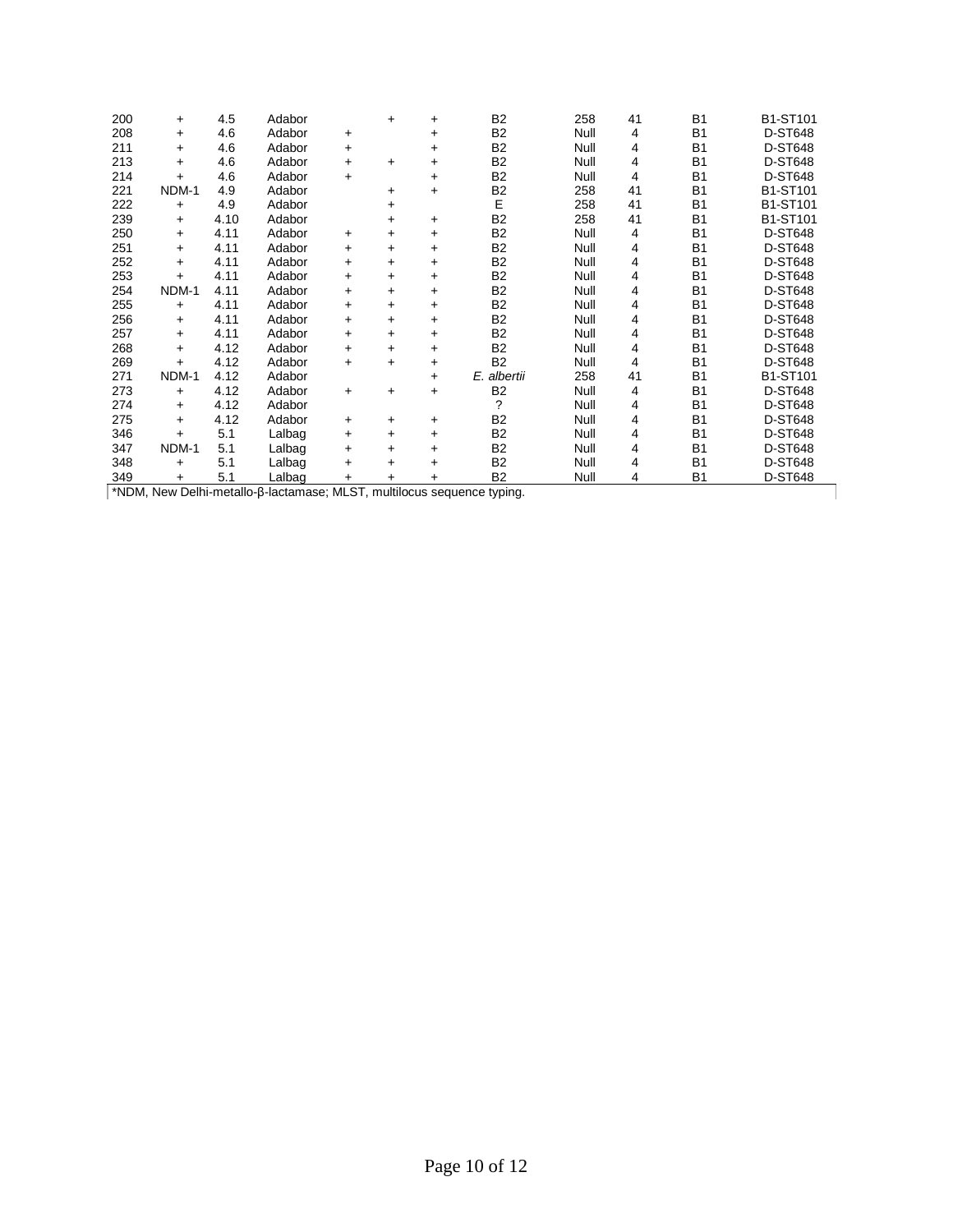| Genus sp., ST,           |                |            |       |      |                |         |      |         |         | Antimicrobial drug |            |            |            |            |            |              |                |             |                          |                |
|--------------------------|----------------|------------|-------|------|----------------|---------|------|---------|---------|--------------------|------------|------------|------------|------------|------------|--------------|----------------|-------------|--------------------------|----------------|
| strain no.               | <b>IMP</b>     | <b>MEM</b> | ERT   | PIP  | <b>AMX/CLA</b> | PIP/TAZ | AMP  | CAZ/CLA | CTX/CLA | <b>FEP/CLA</b>     | <b>ATM</b> | <b>AMK</b> | <b>TOB</b> | <b>GEN</b> | <b>CIP</b> | TGC          | <b>FOF</b>     | <b>NIT</b>  | <b>CST</b>               | RIF            |
| Escherichia coli         |                |            |       |      |                |         |      |         |         |                    |            |            |            |            |            |              |                |             |                          |                |
| ST101                    |                |            |       |      |                |         |      |         |         |                    |            |            |            |            |            |              |                |             |                          |                |
| 18                       | 4              | 12         | $>32$ | >256 | >256           | >256    | >256 | >32/>4  | >16/>1  | >16/>4             | >256       | >256       | >256       | <b>ND</b>  | $>32$      | 0.19         | 2              | >512        |                          | <b>ND</b>      |
| 24                       | 12             | $>32$      | $>32$ | >256 | >256           | >256    | >256 | >32/>4  | >16/>1  | >16/>4             | >256       | >256       | >256       | <b>ND</b>  | $>32$      | 0.25         | 1.5            | >512        | 0.25                     | <b>ND</b>      |
| 25                       | 4              | 16         | $>32$ | >256 | >256           | >256    | >256 | >32/>4  | >16/>1  | >16/>4             | >256       | >256       | >256       | <b>ND</b>  | $>32$      | 0.5          | 24             | 192         | $\overline{1}$           | <b>ND</b>      |
| 28                       | >32            | $>32$      | $>32$ | >256 | >256           | >256    | >256 | >32/>4  | >16/>1  | >16/>4             | >256       | >256       | >256       | <b>ND</b>  | $>32$      | 0.25         | 1.5            | >512        | 0.75                     | <b>ND</b>      |
| 221                      | 6              | 6          | 12    | >32  | >256           | >256    | >256 | >32/>4  | >16/>1  | >16/>4             | >256       | >256       | >256       | <b>ND</b>  | $>32$      | 0.38         | 2              | >512        | -1                       | <b>ND</b>      |
| ST648                    |                |            |       |      |                |         |      |         |         |                    |            |            |            |            |            |              |                |             |                          |                |
| 40                       | 6              | 12         | $>32$ | >256 | >256           | >256    | >256 | >32/>4  | >16/>1  | >16/>4             | >256       | >256       | >256       | <b>ND</b>  | $>32$      | 0.19         | 2              | 48          |                          | <b>ND</b>      |
| 192                      | 12             | $>32$      | $>32$ | >256 | >256           | >256    | >256 | >32/>4  | >16/>1  | >16/>4             | >256       | >256       | >256       | <b>ND</b>  | $>32$      | 0.38         | 1              | 192         |                          | <b>ND</b>      |
| 346                      | 4              | $>32$      | $>32$ | >256 | >256           | >256    | >256 | >32/>4  | >16/>1  | >16/>4             | >256       | >256       | >256       | <b>ND</b>  | $>32$      | 0.25         | $\mathbf{1}$   | >256        | $\overline{\mathbf{1}}$  | <b>ND</b>      |
| ST405                    |                |            |       |      |                |         |      |         |         |                    |            |            |            |            |            |              |                |             |                          |                |
| 43                       | 8              | $>32$      | $>32$ | >256 | >256           | >256    | >256 | >32/>4  | >16/>1  | >16/>4             | >256       | >256       | >256       | <b>ND</b>  | $>32$      | 0.38         | 3              | 48          |                          | <b>ND</b>      |
| 54                       | 6              | 12         | $>32$ | >256 | >256           | >256    | >256 | >32/>4  | >16/>1  | >16/>4             | >256       | >256       | >256       | <b>ND</b>  | $>32$      | 0.19         | 2              | 48          | $\overline{\phantom{a}}$ | <b>ND</b>      |
| Citrobacter freundii     |                |            |       |      |                |         |      |         |         |                    |            |            |            |            |            |              |                |             |                          |                |
|                          | 4              | 6          | 6     | >256 | >256           | >256    | >256 | >32/>4  | >16/>1  | >16/>4             | >256       | >256       | 12         | 0.5        | $>32$      | $\mathbf{1}$ | 2              | >512        | 0.75                     | 32             |
| 5                        | $\overline{2}$ | 3          | $>32$ | >256 | >256           | >256    | >256 | >32/>4  | >16/>1  | >16/>4             | >256       | >256       | 12         | 0.38       | >32        | 0.75         | 3              | 16          | $\mathbf 1$              | 32             |
| 172                      |                | 16         | $>32$ | >256 | >256           | >256    | >256 | >32/>4  | >16/>1  | >16/>4             | >256       | >256       | 12         | 0.38       | $>32$      |              | 2              | 24          | 0.75                     | 16             |
| 228                      |                | 4          | 8     | >256 | >256           | >256    | >256 | >32/>4  | >16/>1  | >16/>4             | >256       | >256       | 12         | 1.5        | 3          | 1            | 48             | 16          | 0.5                      | 24             |
| 243                      | 6              | 6          | 6     | >256 | >256           | >256    | >256 | >32/>4  | >16/>1  | >16/>4             | >256       | >256       | 12         | 0.75       | 3          |              | $\overline{2}$ | 16          | -1                       | 24             |
| Klebsiella pneumoniae    |                |            |       |      |                |         |      |         |         |                    |            |            |            |            |            |              |                |             |                          |                |
| 35                       | 8              | >32        | $>32$ | >256 | >256           | >256    | >256 | >32/>4  | >16/>1  | >16/>4             | >256       | >256       | >256       | <b>ND</b>  | $>32$      | 0.5          | 16             | $>512$ 0.38 |                          | <b>ND</b>      |
| 49                       | >32            | $>32$      | $>32$ | >256 | >256           | >256    | >256 | >32/>4  | >16/>1  | >16/>4             | >256       | >256       | >256       | <b>ND</b>  | $>32$      | 0.75         | 12             | 384         | 0.5                      | <b>ND</b>      |
| 70                       | 6              | 6          | $>32$ | >256 | >256           | >256    | >256 | >32/>4  | >16/>1  | >16/>4             | >256       | >256       | >256       | <b>ND</b>  | $>32$      | 0.5          | 12             | >512        | $\overline{1}$           | <b>ND</b>      |
| 86                       | 8              | 6          | $>32$ | >256 | >256           | >256    | >256 | >32/>4  | >16/>1  | >16/>4             | >256       | >256       | >256       | <b>ND</b>  | $>32$      | 0.5          | 12             | >512        | 0.75                     | <b>ND</b>      |
| 151                      | >32            | 12         | $>32$ | >256 | >256           | >256    | >256 | >32/>4  | >16/>1  | >16/>4             | >256       | 0.25       | >256       | <b>ND</b>  | $>32$      | 64           | 16             | >512        | 2                        | <b>ND</b>      |
| 182                      | 8              | 24         | $>32$ | >256 | >256           | >256    | >256 | >32/>4  | >16/>1  | >16/>4             | >256       | >256       | >256       | <b>ND</b>  | $>32$      | 0.5          | 12             | >512        | $\overline{1}$           | <b>ND</b>      |
| 201                      | 3              | 8          | $>32$ | >256 | >256           | >256    | >256 | >32/>4  | >16/>1  | >16/>4             | >256       | >256       | >256       | <b>ND</b>  | 6          | 0.5          | 6              | 96          | 0.75                     | <b>ND</b>      |
| 297                      | $>32$          | 16         | $>32$ | >256 | >256           | >256    | >256 | >32/>4  | >16/>1  | >16/>4             | >256       | >256       | >256       | <b>ND</b>  | 12         | $\mathbf{1}$ | 4              | 384         | 0.5                      | <b>ND</b>      |
| 323                      | 6              | $>32$      | $>32$ | >256 | >256           | >256    | >256 | >32/>4  | >16/>1  | >16/>4             | >256       | >256       | >256       | <b>ND</b>  | $>32$      | 0.75         | 16             | >512        | 0.38                     | <b>ND</b>      |
| 325                      | 12             | >32        | $>32$ | >256 | >256           | >256    | >256 | >32/>4  | >16/>1  | >16/>4             | >256       | >256       | >256       | <b>ND</b>  | $>32$      | 0.75         | 16             | >512        | 0.75                     | <b>ND</b>      |
| Acinetobacter towneri    |                |            |       |      |                |         |      |         |         |                    |            |            |            |            |            |              |                |             |                          |                |
| 83                       | 32             | 16         | $>32$ | 64   | >256           | 32      | >256 | >32/>4  | >16/>1  | >16/>4             | >256       | >256       | 3          | 48         | 0.25       | 0.19         | 12             | 12          | 0.5                      | 1.5            |
| 93                       | >32            | $>32$      | $>32$ | >256 | >256           | >256    | >256 | >32/>4  | >16/>1  | >16/>4             | >256       | >256       | 256        | 192        | $>32$      | 0.5          | 32             | 32          | 0.75                     | 16             |
| Actinobacillus genomosp. |                |            |       |      |                |         |      |         |         |                    |            |            |            |            |            |              |                |             |                          |                |
| 98                       | >32            | $>32$      | $>32$ | 96   | >256           | 48      | >256 | >32/>4  | >16/>1  | >16/>4             | >256       | >256       | 0.38       | 0.19       | 0.5        | 0.094        | 8              | 8           | 0.75                     | 1.5            |
| 155                      | $>32$          | $>32$      | $>32$ | 96   | >256           | 24      | >256 | >32/>4  | >16/>1  | >16/>4             | >256       | >256       | 1.5        | 24         | 32         | 0.125        | 8              | 8           | 0.5                      | 1.5            |
| Acinetobacter tandoii    |                |            |       |      |                |         |      |         |         |                    |            |            |            |            |            |              |                |             |                          |                |
| 161                      | $>32$          | $>32$      | $>32$ | >256 | >256           | 64      | >256 | >32/>4  | >16/>1  | >16/>4             | >256       | >256       | 12         | 192        | $>32$      | 0.19         | 32             | 32          | 0.75                     | 4              |
| A. baumannii             |                |            |       |      |                |         |      |         |         |                    |            |            |            |            |            |              |                |             |                          |                |
| 174                      | $>32$          | $>32$      | $>32$ | 96   | >256           | 32      | >256 | >32/>4  | >16/>1  | >16/>4             | >256       | >256       | 6          | 128        | 0.19       | 0.125        | 32             | 32          | 0.75                     | $\overline{2}$ |
| 262                      | 32             | 16         | $>32$ | >256 | >256           | >256    | >256 | >32/>4  | >16/>1  | >16/>4             | >256       | >256       | 256        | 256        | $>32$      | 0.75         | 64             | 64          | $\mathbf 1$              | 6              |

**Technical Appendix Table 3.** MICs of various antibiotics to a subset of individual NDM encoding environmental bacteria\*

\*AMK, amikacin; AMP, ampicillin; AMX, amoxicillin; ATM, aztreonam; CAZ, Ceftazidime; CIP, ciprofloxacin; CLA, clavulanic acid; CST, colistin; CTX, cefotaxime; ERT, ertapenem; FEP, cefipime; FOF, fosfomycin; GEN, gentamicin; IMP, imipenem; MEM, meropenem; ND, not determined; NDM, New Delhi-metallo-β-lactamase; NIT, nitrofurantoin; PIP, piperacillin; RIF, rifampin; ST, sequence type; TAZ, tazobactam; TGC, tigecycline; TOB, tobramycin